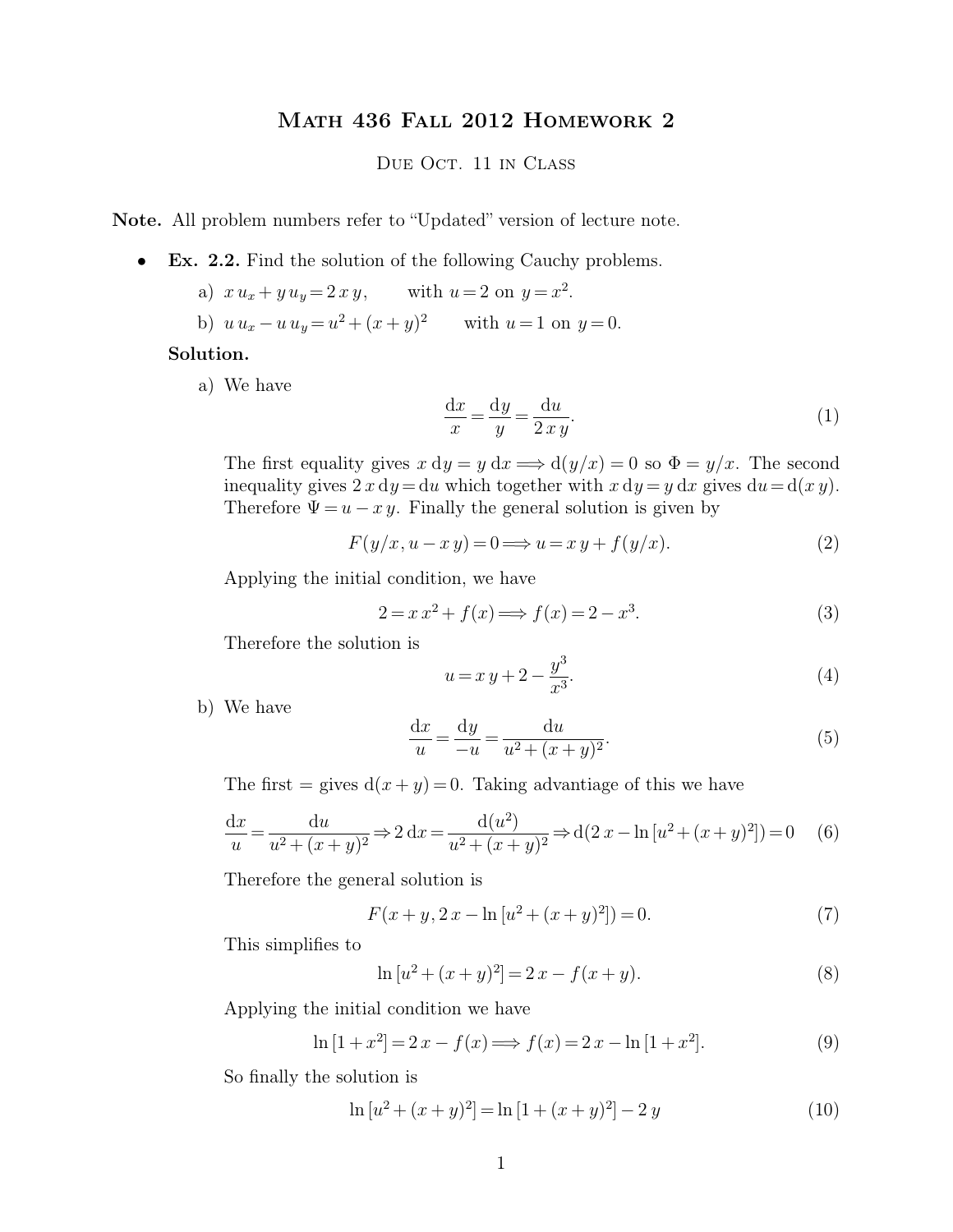which simplifies to

$$
u^{2} + (x+y)^{2} = e^{-2y} [1 + (x+y)^{2}].
$$
\n(11)

**Ex. 2.4.** Consider a quasi-linear equation

$$
a(x, y, u) u_x + b(x, y, u) u_y = c(x, y, u)
$$
\n(12)

(without specifying any initial conditions). Let  $u_1(x, y)$ ,  $u_2(x, y)$  be two solutions. Assume that the surfaces  $u - u_1(x, y) = 0$  and  $u - u_2(x, y) = 0$  intersects along a curve Γ in the  $xyu$  space. Show that Γ must be a characteristic curve.

**Proof.** Let  $\Gamma$  be parametrized by s, that is  $\Gamma = \left( \begin{array}{c} 1 \end{array} \right)$  $\overline{1}$  $x_0(s)$  $y_0(s)$  $u_0(s)$ ). Since  $u_1, u_2$  are different solutions, we have  $\left( \right.$  $\mathcal{L}$  $u_{1x}$  $u_{1y}$ −1  $\setminus$  $\top$  $\sqrt{ }$  $\overline{1}$  $u_{2x}$  $u_{2y}$ −1 except may be at isolated points along Γ. This implies

$$
\begin{pmatrix} \dot{x}_0 \\ \dot{y}_0 \\ \dot{u}_0 \end{pmatrix} / / \left[ \begin{pmatrix} u_{1x} \\ u_{1y} \\ -1 \end{pmatrix} \times \begin{pmatrix} u_{2x} \\ u_{2y} \\ -1 \end{pmatrix} \right] / / \begin{pmatrix} a \\ b \\ c \end{pmatrix} . \tag{13}
$$

Therefore Γ must be a characteristic curve.

• **Ex. 2.7.** Show that the initial value problem

$$
u_t + u_x = 0, \qquad u = x \text{ on } x^2 + t^2 = 1 \tag{14}
$$

has no solution. However, if the initial data are given only over the semicircle that lies in the half-plane  $x + t \leq 0$ , the solution exists but is not differentiable along the characteristic base curves that issue from the two end points of the semicircle.

**Proof.** The characteristic curves are  $x - t = c$  with  $u = constant$  along each curve. Therefore the problem does not have classical solution. On the other hand, if the initial condition is  $u = x$  on  $x^2 + t^2 = 1$ ,  $x + t \le 0$ , then we can use  $\tau = x - t$  to parametrize the initial curve and obtain

$$
u_0(\tau) = \frac{\sqrt{2 - \tau^2} + \tau}{2}.
$$
\n(15)

If we take  $s = x + t$ , the solution is  $u(\tau, s) = \frac{\sqrt{2-\tau^2} + \tau^2}{2}$ If we take  $s = x + t$ , the solution is  $u(\tau, s) = \frac{\sqrt{2 - \tau^2 + \tau^2}}{2}$  which gives  $u(x, t) =$  $\frac{1}{2}[(2-(x-t))^2+(x-t)]$ . Observe that

$$
\frac{\partial u}{\partial \tau} = \frac{1}{2} \frac{1}{\sqrt{2 - \tau^2} + \tau} \left[ \frac{-\tau}{\sqrt{2 - \tau^2}} + 1 \right]
$$
(16)

which becomes  $\infty$  at  $\tau = \pm \sqrt{2}$ . It is clear that  $u_x, u_t$  becomes  $\infty$  at the end points of the semicircle.

Intuitively the reason is clear: Approaching the end points, the ratio between the distance between two chacteristics and the distance along the semicircle of the two intersection points become larger and larger, approaching infinity.

$$
\Box
$$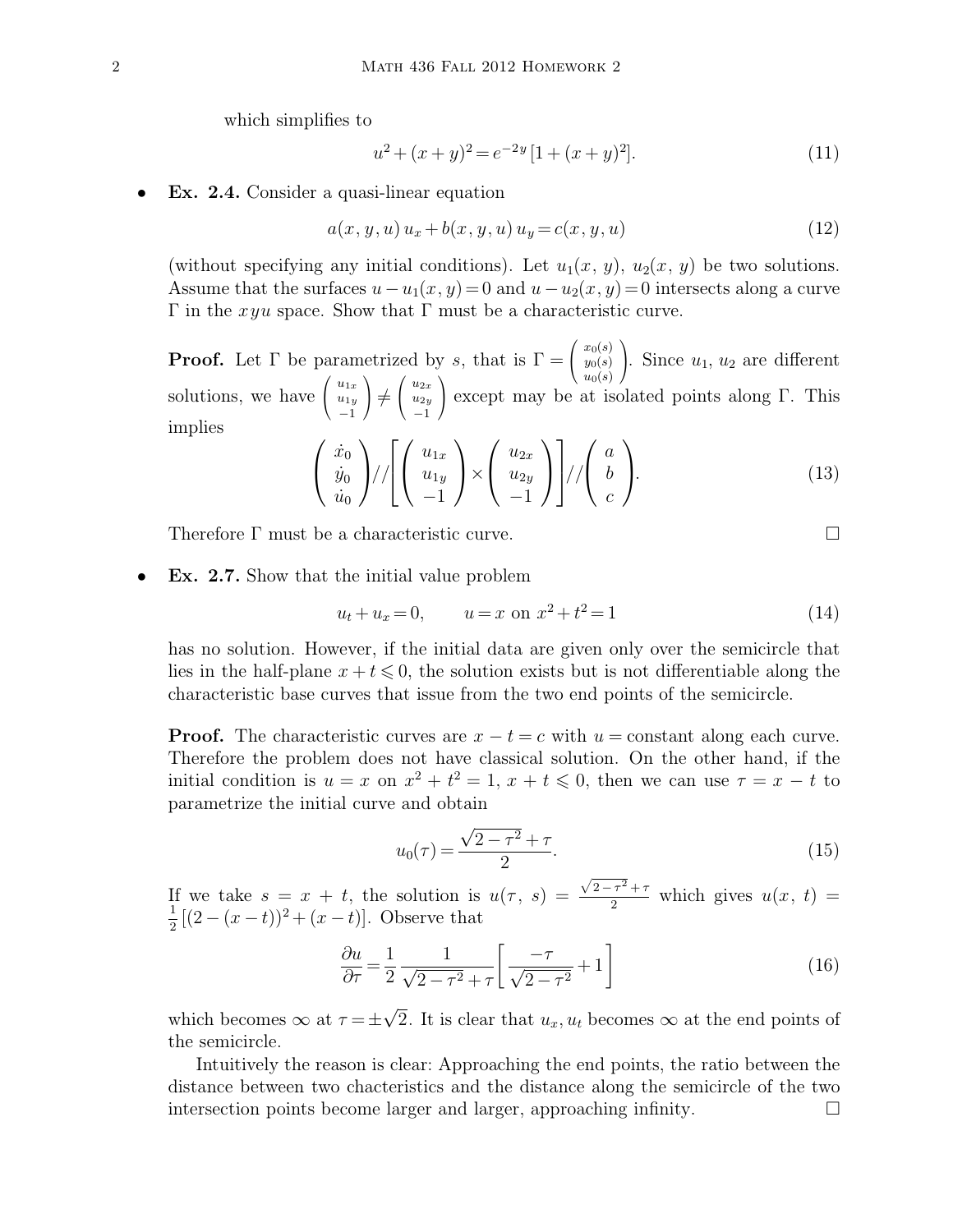• **Ex. 2.12.** Consider the wave equation

$$
u_{tt} - u_{xx} = 0, \t u(x, 0) = g(x), \t u_t(x, 0) = h(x). \t(17)
$$

Show that

a) If we set  $v(x, t) = u_t - u_x$ , then v satisfies

$$
v_t + v_x = 0, \qquad v(x, 0) = h(x) - g'(x). \tag{18}
$$

b) Use method of characteristics to solve the  $v$  equation and then the  $u$  equation. Show that the solution is given by the d'Alembert's formula

$$
u(x,t) = \frac{1}{2} \left[ g(x+t) + g(x-t) \right] + \frac{1}{2} \int_{x-t}^{x+t} h(s) \, ds. \tag{19}
$$

**Solution.** a) is obvious. For b), we first solve the  $v$  equation:

$$
v_t + v_x = 0, \qquad v(x, 0) = h(x) - g'(x)
$$
\n(20)

to obtain

$$
v(x,t) = h(x-t) - g'(x-t).
$$
\n(21)

Now we solve

$$
u_t - u_x = v = h(x - t) - g'(x - t), \qquad u(x, 0) = g(x). \tag{22}
$$

The characteristics are  $x + t = c$ . So we introduce new variables  $\tau = x + t$ ,  $s = x - t$ . The equation becomes

$$
\frac{du}{ds} = \frac{1}{2} [g'(s) - h(s)], \qquad u_0(\tau) = g(\tau) \text{ along } x_0(\tau) = \tau, t_0(\tau) = 0.
$$
 (23)

which in the new variables becomes

$$
\frac{du}{ds} = \frac{1}{2} [g'(s) - h(s)], \qquad u_0(\tau, \tau) = g(\tau). \tag{24}
$$

The solution is

$$
u(s,\tau) = g(\tau) - \frac{1}{2} \left[ \int_{\tau}^{s} h(\xi) \,d\xi + g(s) - g(\tau) \right] = \frac{g(\tau) + g(s)}{2} - \frac{1}{2} \int_{\tau}^{s} h(\xi) \,d\xi. \tag{25}
$$

This leads to

$$
u(x,t) = \frac{1}{2} \left[ g(x+t) + g(x-t) \right] + \frac{1}{2} \int_{x-t}^{x+t} h(s) \, ds. \tag{26}
$$

• **Ex. 2.18.** Solve (that is construct entropy solution for all t)

$$
u_t + \left(\frac{u^4}{4}\right)_x = 0, \qquad u(0, x) = \begin{cases} 1 & x < 0 \\ 0 & x > 0 \end{cases} \tag{27}
$$

**Solution.** The speed of the shock is

$$
\frac{dx}{dt} = \frac{1/4 - 0}{1 - 0} = \frac{1}{4}
$$
\n(28)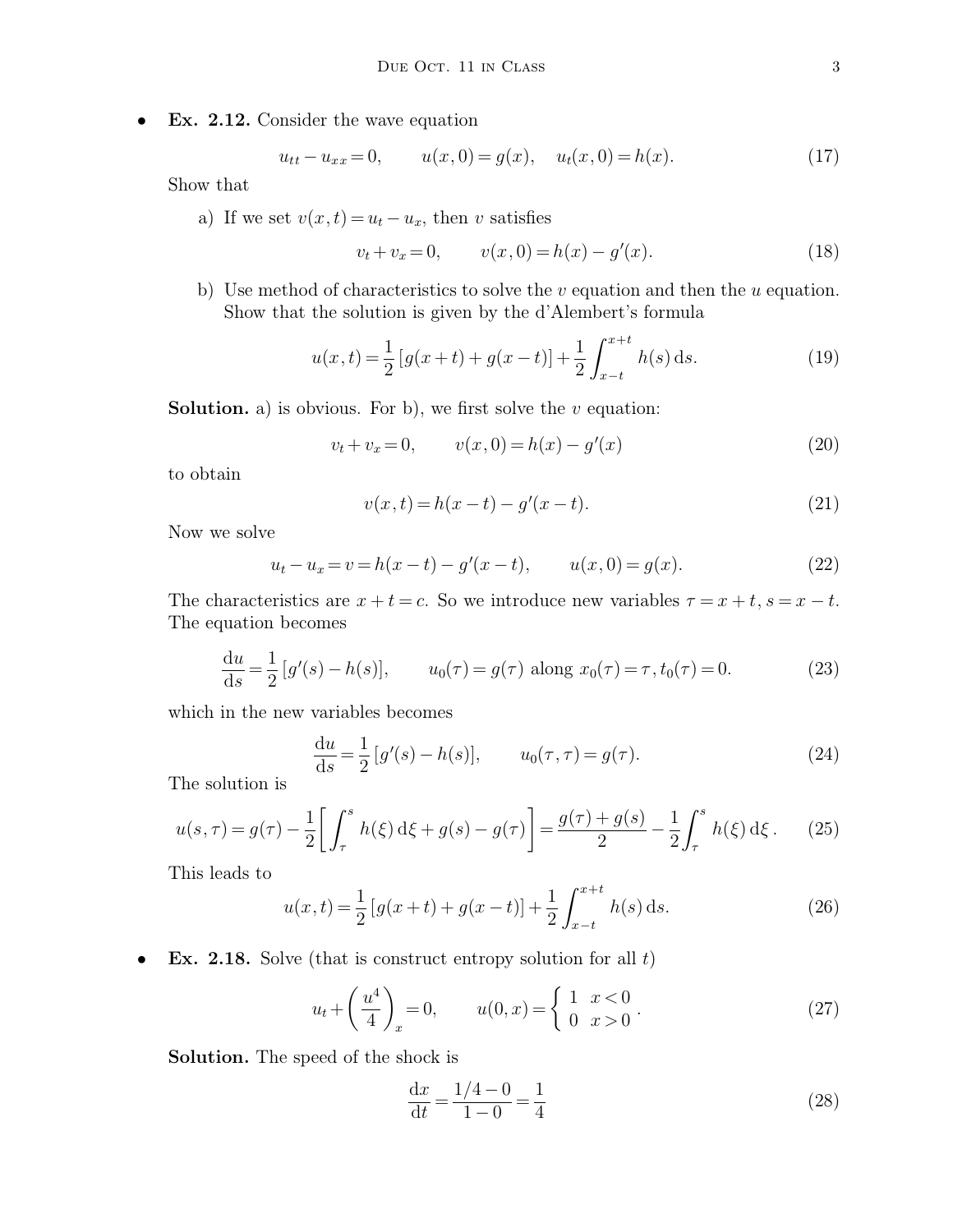therefore the solution is

$$
u(x,t) = \begin{cases} 1 & x < t/4 \\ 0 & x > t/4 \end{cases} . \tag{29}
$$

• **Ex. 2.19.** Compute explicitly the unique entropy solution of

$$
u_t + \left(\frac{u^2}{2}\right)_x = 0, \qquad u(0, x) = g \tag{30}
$$

for

$$
g(x) = \begin{cases} 1 & x < -1 \\ 0 & -1 < x < 0 \\ 2 & 0 < x < 1 \\ 0 & x > 1 \end{cases} \tag{31}
$$

Draw a picture of your answer. Be sure to illustrate what happens for all times  $t > 0$ . **Solution.** It is clear that initially we have two shocks and one rarefaction wave. The two shocks are

- 1. Starting from  $(-1, 0)$  with slope 2,
- 2. Starting from  $(1,0)$  with slope  $1/2$ .

Note that after passing  $(0, 2)$  and  $(2, 1)$  both shocks are not straight anymore. Denote them by  $x_1(t)$  and  $x_2(t)$ . First consider  $x_1(t)$ .

When  $t < 2$  we have  $x_1(t) = \frac{1}{2}t - 1$ . For  $t \ge 2$  we have

$$
\dot{x}_1(t) = \frac{1}{2} \left( \frac{x_1}{t} + 1 \right), \qquad x_1(2) = 0. \tag{32}
$$

Now let  $y(t) = x_1(t) - t$ . We have

$$
\dot{y}(t) = \dot{x}_1(t) - 1 = \frac{x_1}{2t} - \frac{1}{2} = \frac{y}{2t} \implies y = Ct^{1/2}.
$$
\n(33)

Now as  $y(2) = x_1(2) - 2 = -2$ , we have  $C = -\sqrt{2}$ . Thus

$$
x_1(t) = \begin{cases} \frac{1}{2}t - 1 & t \leq 2 \\ t - \sqrt{2}t^{1/2} & t > 2 \end{cases}.
$$
 (34)

For  $x_2(t)$  we have

$$
\dot{x}_2(t) = \frac{1}{2} \left( \frac{x_2}{t} + 0 \right), \qquad x_2(1) = 2. \tag{35}
$$

Solving the equation we have

$$
\ln x = \frac{1}{2}\ln t + C \implies x = Ct^{1/2}.
$$
\n(36)

Using  $x_2(1) = 2$  we have

$$
C = 2.\t\t(37)
$$

Thus the right shock is

$$
x_2(t) = \begin{cases} 2t & t \le 1 \\ 2t^{1/2} & t > 1 \end{cases}.
$$
 (38)